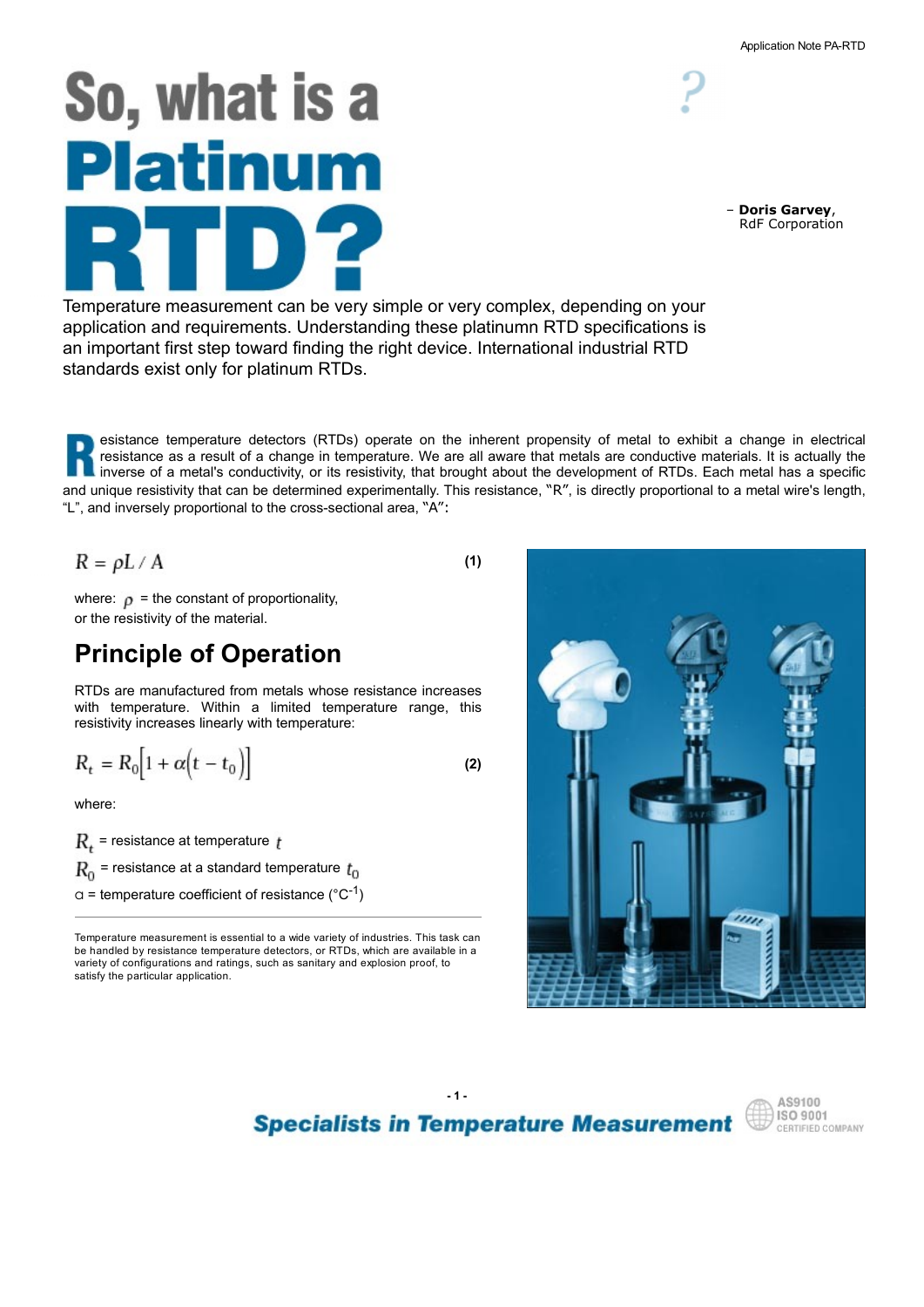

Figure 1. The coiled element sensor, made by inserting the helical sensing wires into a packed powder-filled insulating mandrel, provides a strain-free sensing element.

 Combining Equations (1) and (2), setting  $t_0$  to 0°C, and rearranging to the standard resistance vs. temperature is linear with a slope equal to a:

$$
R/R_0 = \alpha t + 1 \tag{3}
$$

measure temperature. The metal selected should have a high melting point and an ability to withstand the effects of corrosion. Platinum has therefore become the metal Figure 1. The collections constant is detected.<br>
The relationship between resistance and<br>
Equivariant in collections and determined by the collections of the set and callendar-Van Dusen equation:<br>
Figure 1. The collection The relationship between resistance and the properties that is entergy and the content and the meaning meaning where the content and the meaning meaning the stability in a packed of the content state in the content state **Example the state of the content of the content of the state of the state of the state of the state of the state of the state of the state of the state of the state of the state of the state of the state of the state of** properties that are highly reproducible. **Example the control of the solen are form and the solen are made to the solen are made of either are made of either**  $R/R_0 = \text{art} + 1$  **(a)**  $R_0 = \text{Rst} + \text{Rst}$  **(Fig. 1)**  $\frac{R_0}{(R_0 + 1)(100)}$  **(Fig. 1)**  $\frac{R_0}{(R_0 + 1)(100)}$  **(F** 

IEC/DIN grade platinum or reference grade platinum. The difference lies in the purity of the platinum. The IEC/DIN standard is pure platinum that is intentionally contaminated Combining Equations (1) and (2), setting where:<br>  $R_0 = 60^\circ C_0$ , and rearranging to the standard  $t =$  temperature (<sup>n</sup>C) as whiten, the above im-<br>
timear y=my+b form, it is clear that<br>
timear y=my+b form, it is clear that Combining Equations (1) and (2), esting<br>  $\ell_0$  to orce, and rearranging to the standard  $t =$  temperature (°C) and rearranging to the standard  $t =$  temperature of computer is linear with a<br>
since  $\ell_0$  temperature is lin reference grade platinum is made from fixing alpha from 0°C and 100°C<br>99.999+% pure platinum. Both probes will resistances. It is arranged from the read 100Ω at 0°C, but at 100°C the DIN prefered computation form used in the grade platinum RTD will read 138.5Ω and **IEC/DIN** International curve defining the reference grade will read 139.24Ω in RdF's maxiumum performance strain-free assemblies. International committees have  $P \cdot N_0 = Ut + 1$ <br>
In theory, any metal could be used to  $(9^{10} \text{m}) = 5^{\circ}$  constant "alpha", equation (4),<br>
In theory, any metal could be used to  $(9^{10} \text{m}) = 5^{\circ}$  constant "delta" (for small 2nd order constant measure curves for RTDs. Only platinum RTDs have in means there is a mean of the issue of the standard in the point of the international for the international of the standard international content in the point of the standard international content in the standard intern an international standard. Standards for  $\frac{1}{2}$  in the positive quadrant, temperatures any other metal are local. The committees  $\frac{1}{2}$  over  $0^\circ$  C is zero so the behavior of a should nave a night method band and a state of small and order<br>ability to withstand the effects become the metal are consistent "elatinum has therefore become the metal and the consistent of  $\sim 40^{\circ}$ C) (As embedded in ability outmraned preceding the energy of the between the method of values of  $\sigma$  (The set in detection of values of the coefficient between the method of the coefficients is determined by the account of the coefficients Framinm nas meretore oscienting the metal<br>
of choice for RTDs. Its desirable equations that  $\alpha$  (Sepembed in equations availability in a pure form, and electrical<br>
choracteristic include chemical stability.<br>
availability industrial platinum RTDs conforming to the relationships below.

Solving equation (3) for a:

$$
\alpha = \left(R_{100} - R_0\right) / R_0 \cdot \Delta t \tag{4}
$$

IEC/DIN grade platinum:

Reference grade platinum:  $\alpha$  = 0.003926 Ω/Ω/°C (max.)<br>  $\alpha$  = 0.003926 Ω/Ω/°C (max.)

The relationship between resistance and temperature can be approximated by the Callendar-Van Dusen equation:

$$
\frac{R_t}{R_0} = 1 + \alpha \left[ t - \delta \left( \frac{t}{100} - 1 \right) \left( \frac{t}{100} \right) - \beta \cdot \left( \frac{t}{100} - 1 \right) \left( \frac{t}{100} \right)^3 \right]
$$

where:

 $t =$  temperature (°C)

- $a =$  Constant "alpha", equation (4). (gives the linear approximation to the R vs. t curve)
- d = Constant "delta" (for small 2nd order nonlinearity) (~1.5)
- b = Constant "beta" ( $b = 0$  when  $t > 0$ °C) (opposes d < 0°C, negligible above  $-40^{\circ}$ C) (~0.11)

 The actual values for the coefficients a, d, and b are determined by testing the RTD at four temperatures and solving the standard IEC 751 defines ther<br>
universal interchangeability equations.

 The Callendar-Van Dusen equation was constructed to directly use laboratory data  $R_r$  = Resistance at temperature to the computation form primical data laten using<br>  $R_o$  = Resistance at the ice point<br>
to resistance the computation of the computations. For a single PRT, the<br>
(gives the linear approxima  $R_x$  = Resistance at temperature t or C plus two arbitrarity selected positive<br>  $R_0$  = Resistance at the ice point constants **A** and **B** could be slightly<br>
of = Constant "alpha", equation (4), different. **A** and **B** coul equation: the R vs. t curve)<br>  $\frac{1}{2}$  called range resident in the positive differential fixed points:<br>
the andiformal fixed points:<br>
the bolling point of vater, 100°C<br>  $\frac{1}{2}$  containt "beta" (b = 0 when t > 0°C)<br>  $\rightarrow$  The fre

$$
R_t = R_0 \left[ 1 + At + Bt^2 + C(t - 100\degree C)t^3 \right] \textbf{(6)}
$$

 $-40^{\circ}$ C.

$$
R_t = R_0 \Big( 1 + At + Bt^2 \Big) \tag{7}
$$



applied for seal and protection.

 $R_t$  = Resistance at temperature t  $\sigma^{\circ}$ C plus two arbitrarily selected positive  $R_0$  = Resistance at the ice point **Example 20** constants **A** and **B** could be slightly *t* = temperature (°C) As written, the above implies that valid<br>  $R_e$  = Resistance at temperature term operation mempirical data taken using<br>  $R_e$  = Resistance at the ice point<br>  $R_0$  = Resistance at the ice point<br>  $R_0$  *t* = temperature (°C) equations for positive temperatures any be<br>  $R_q$  = Resistance at temperature to  $R_0$  enerated from empiricial data taken using<br>  $R_q$  = Resistance at the ice point<br>  $R_0$  = Resistance at the ice poi As written, the above implies that valid equations for positive temperatures may be generated from empirical data taken using selected. Figure 2. The thin film sensing element is made by<br>depositing a thin layer of platinum in a resistance<br>pattern on a ceramic substrate. A glassy layer is<br>applied for seal and protection.<br>As written, the above implies that

 Callendar resolved the issue by defining two additional fixed points:

- The boiling point of water, 100°C
- (As embedded in equations (5) and (6))
- The freezing point of zinc, 419.53°C (Practical calibrations use >200°C)

The coefficients  $A$ ,  $B$ , and  $C$  depend on the platinum wire material, purity, form (film or wire) and method of support. International standard IEC 751 defines them to permit international grade platinum RTDs.

 The coefficients and their relationship to constants in equation (5) are:

$$
A = \alpha (1 + \delta/100) = 3.9083 \times 10^{-3} °C^{-1}
$$
  
\n
$$
B = -10^{-4} \alpha \delta = -5.775 \times 10^{-7} °C^{-2}
$$
  
\n
$$
C = -10^{-8} \delta \beta = -4.183 \times 10^{-12} °C^{-4}
$$

**(6)** (C=0 when  $t$  is >0°C)

over  $0^{\circ}$ C, C is zero so the behavior of a  $100^{\circ}$ C calibrations are needed to define platinum RTD simplifies to equation (7) *individual* probe curves in most d = Constant "delate "(or small 2nd order<br>
onolinearity) (-1.5)<br>
b = Constant "beta" (b = 0 when t > 0°C) are the bottled in equations (5) and (6))<br>
b = Constant "beta" (b = 0 when t > 0°C) are the cerefficients on the<br>
which is also adequate for extrapolation to applications where precision better than ( $\gamma$ ) invarient in the range  $-100^{\circ}$ C to 250 $^{\circ}$ C.<br>Only outside this range can differences Only the  $\alpha$  or A constants from  $0^{\circ}$ C and two additional fixed points:<br>
• The boiling point of water, 100°C<br>
(As embedded in equations (5) and (6))<br>
• The freezing point of zinc, 419.53°C<br>
(Practical calibrations use >200°C)<br>
11e coefficients **A**, **B**, and **C** de • The boiling point of water, 100°C<br>
(As embedded in equations (5) and (6))<br>
• The freezing point of zinc, 419.53°C<br>
(Practical calibrations use >200°C)<br>
The coefficients **A**, **B**, and **C** depend on the<br>
platium wire mate • The boung point of water, 100°C and<br>
(As embedded in equations (5) and (6))<br>
• The freezing point of zinc, 419.53°C<br>
(Practical calibrations use >200°C)<br>
The coefficients **A**, **B**, and **C** depend on the<br>
platinum wire m standard interchangeablitiy is desired. The other constants usually can be considered (Practical calibrations use >200°C)<br>The coefficients **A**, **B**, and **C** depend on the<br>wire) and method of support. International<br>standard IEC 751 defines them to permit<br>universal interchangeability among<br>international grad The coefficients **A**, **B**, and **C** depend on the platinum wire material, purity, form (film or wire) and method of support. International transitional universal conventional directions the platinum RTDs.<br>The coefficients exceed ordinary test precision on RTDs of plantiful wire intertial, putting the distance in the material, putting on the particular standard IEC 751 defines them to permit universal interchangeability among international grade platinum RTDs.<br>The coefficients and and/or low test points.

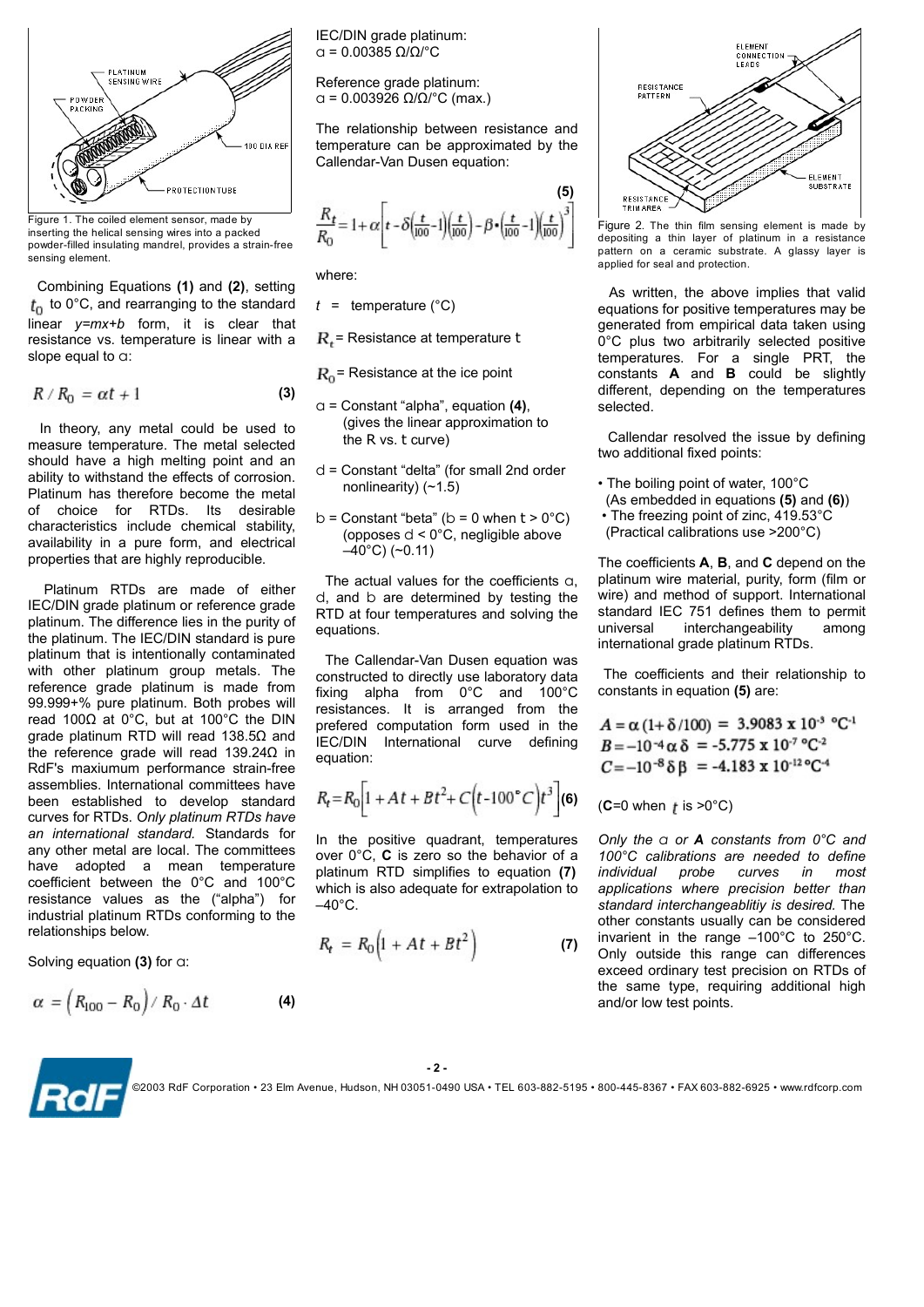# Fabrication

Platinum RTD elements take either of two forms: wire-wound (see Fig. 1) or thin film. primarily by winding a very fine strand of resistance. The coil is then inserted into a<br>mandrel and powder is packed around it to  $(B)$ mandrel and powder is packed around it to<br>prevent the sensor from shorting and to provide vibration resistance. This is a time consuming method and all work is done<br>manually under a microscope, but the stability to the highest temperatures.  $(C)$ 

manufactured by depositing a thin layer of<br>platinum or its alloys on a ceramic resistance. The elements are coated with a moisture protection. An advantage of the thin film sensor is that a greater resistance can be placed in a smaller area; 1000Ω limits maximum temperature coefficient to Serious lead-wire resistance errors can the  $0.00385 \Omega/\Omega$  C International grade. On the plus side, 1000Ω elements offer the Fig. 3A), especially in a 100Ω sensor. In a current is passed and the minimized resistance. This is a two-wife RID (see the resistance and the minimizal performance and the minimizal performance and the minimizal performance and the minimizal performance and the minimizal performanc degree of temperature, and errors due to through the sensor. As the temperature of lead wire resistance are minimized the sensor increases, the resistance manularly under a microscope. Dut the main and the mental wire resistance is required for industrial effective function and the main and the main and the main and the main and the main and the main and the main and the ma Although 1000Ω thin film elements would ementia are required in the olerais and the paper signal and the session of the older of the older of the older in the older of the older in the older of the older in the older of the older of the metal in the older of the electronics are designed to accept only the 100Ω sensor. 100, 500 and 1000 Ω thinstability to the ingless the person is considered by depositing a thin signs and because the mean of the substrate. The metal is deposited in a smaller and the matic published world-wide, and the substrate. The energies a Thin film elements (see Fig. 2) are<br>
maintafactured by dopositing a thin layer of the metal is deposited a main and figure 3. Lead to be<br>
alternation of the metal is deposited in a series than the metal is deposited in th

- 
- Self-heating
- Accuracy
- 
- Repeatability
- 





Figure 3. Lead wires have resistance that is a function of the material used, wire size, and lead length. This resistance can add to the measured RTD resistance, and improper wire compensation can result in significant errors. The common configurations of RTDs are two (A), three (B) or four wires (C).

efficiently no other metal can compete.<br>
efficiently no other metal can compete.<br>
offset and not affect the temperature **Specifications Specifications Specifications Specifications Specifications Specification Specification Specification Specification Specification Specification Specification Specification Specific** resistance. The elements are coated with the based of based and menoperaties are coated with a common complementation of the specific attical wise and the measurement of the specific attical specific attical specific attic When discussing RTDs, several spec-<br>ifications must be considered:<br> • Wiring configuration (2, 3, or 4-wire) of error could be significant. Two-wire<br>• Self-beating Fig. 3A), especially in a 1000 sensor. In a temperature—usually the begining of the through the sensor. As the temperature of zero. As the temperature of the sensor<br>the sensor increases, the resistance increases, the resistance of the sensor increases. This increase in resistance will increases, causing the resistance to be out be detected by an increase in the voltage of balance and indicated at V out. be detected by an increase in the voltage  $(V = I \cdot R)$ . The actual resistance causing the voltage increase is the total resistance of the sensor and the resistance introduced by the lead wires. As long as the lead wire resistance remains constant, it can be **Example 3.1.** Figure 3.1. The seal wine figure 3.1. The seal of the temperature of and the properties of the measure of a memorial of energy and the temperature of the seal of the seal of the seal of the seal of the seal Vour  $\frac{1}{2}$  with the mass and the mass and the mass and the mass and the mass and the mass and the mass and the mass and the mass and the mass and the mass and the mass and the mass and the mass and the mass and the ma change with temperature, however, so as is a four-wire circuit (see Fig. 3C). It The seasure of the seasure of the seasure of the seasure of the seasure of the seasure of the seasure of the meanu-<br>This memperature complement conditions change of the wire  $\mathbb{R}$  of the wire  $\mathbb{R}$  of the wire  $\mathbb{R$ **EXECTS CONSERVATIVE CONSERVATIVES**<br> **EXECTS AND INTEGRAL CONSERVATIVES**<br> **EXECTS AND CONTIGUAL CONSERVATIVES**<br> **EXECTS AND CONSERVATIVES**<br> **EXECTS CONSERVATIVES**<br> **EXECTS CONSERVATIVES**<br> **EXECTS CONSERVATIVES**<br> **EXECTS CO** errors. If the wire is very long, this source Let the view (A), three (B) or four wires (C).<br> **Wirring Configuration** are perfectly matched and therefore<br>
Serious lead-wire resistance errors can canceled. The resistances of L1 and L3<br>
Serious lead-wire resistance err **Wiring Configuration** lead. Ideally, the resistances of L1 and L3<br>Serious lead-wire resistance errors can canceled. The resistance iand therefore<br>occur when using a two-wire RTD (see the resistance of the sensor Rt at a **Wiring Configuration**<br>
wave lead wire resistance errors can canceled. The resistance of the and therefore<br>
Serious lead wire resistance errors can canceled. The resistance in R3 is equal to<br>
Sociar when using a two-wire R Senous lead-wire resistance effors can univered to the best and the best states. The distance of the best performed the measure of the sensor RI at a given Fig. 3A), especially in a 1000 sensor. In a temperature-usually t

• Stability<br>
In a 3-wire RTD (see Fig. 3B), there are • Response time<br>of two. L1 and L3 carry the measuring current, while L2 acts only as a potential

**Wiring Configuration** lead. Ideally, the resistances of L1 and L3<br>are perfectly matched and therefore lead. Ideally, the resistances of L1 and L3 canceled. The resistance in R3 is equal to the resistance of the sensor Rt at a given The set of the state of the state of the state of the state of the state of the measured RTD resistance and the measured RTD resistance, and lead the measured RTD resistance, and lead the measured RTD resistance, and resu temperature range. At this point, V out = Figure 3. Lead wires have<br>
Figure 3. Lead wires have<br>
resistance that is a function of the<br>
measured RTD resistance, and lead<br>
the measured RTD resistance can add to<br>
the measured RTD resistance can add to<br>
meroper wire c Figure 3. Lead wires have<br>resistance that is a function of the material used, wire size, and lead<br>the material used, wire size, and lead<br>the measured RTD resistance, and add<br>invergne wire compensation can<br>result in signifi increases, causing the resistance to be out Figure 3. Lead wires have<br>resistance that is a function of the<br>material used, wire size, and lead<br>tength. This resistance can add to<br>the measured RTD resistance, and lead<br>thrown wires the measured RTD resistance, and<br>commo Resistances L1 and L3 in leads up to tens of feet long usually match well enough for 100  $Ω$  three-wire RTDs. The worst case is resistance offset equal to 10% of singlelead resistance. ingularianses, we size, and easy of the measured RTD esistance can add to the measured RTD esistance can result in significant errors. The common configurations of RTDs are two (A), three (B) or four wires (C).<br>
lead. Idea Frequential in expression can<br>result in significant errors. The<br>common configurations of RTDs are<br>lead. Ideally, the resistances of L1 and L3<br>are perfectly matched and therefore<br>the resistance of the sensor R1 at a given<br> lead. Ideally, the resistances of L1 and L3<br>are perfectly matched and therefore<br>canceled. The resistance in R3 is equal to<br>the resistance of the sensor Rt at a given<br>temperature range. At this point, V out =<br>zero. As the lead. Ideally, the resistances of L1 and L3<br>are perfectly matched and therefore<br>canceled. The resistance in R3 is equal to<br>the resistance of the sensor R1 at a given<br>temperature—usually the begining of the<br>strenc. As the lead. Ideally, the resistances of L1 and L3<br>are perfectly matched and therefore<br>canceled. The resistance in R3 is equal to<br>the resistance of the sensor Rt at a given<br>temperature—usually the begining of the<br>temperature—usua lead. Ideally, the resistances or L1 and L3<br>are perfectly matched and therefore<br>canceled. The resistance in R3 is equal to<br>the resistance of the sensor Rt at a given<br>temperature—usually the begining of the<br>temperature ran are perectly matched and therefore and therefore<br>canceled. The resistance in R3 is equal to<br>the resistance of the sensor Rt at a given<br>temperature range. At this point, V out =<br>zero. As the temperature of the sensor<br>incre

short lead wires, or with a 1000Ω element.<br>Short lead wires, or with a 1000Ω element.<br>The sesistance and a true measurement is three leads coming from the RTD instead expensive than two or three-wire The optimum form of connection for RTDs removes the error caused by mismatched current is passed through L1 and L4; L2 and L3 measure the voltage drop across configurations, but is the best choice when a high degree of accuracy is required.

**Specialists in Temperature Measurement**